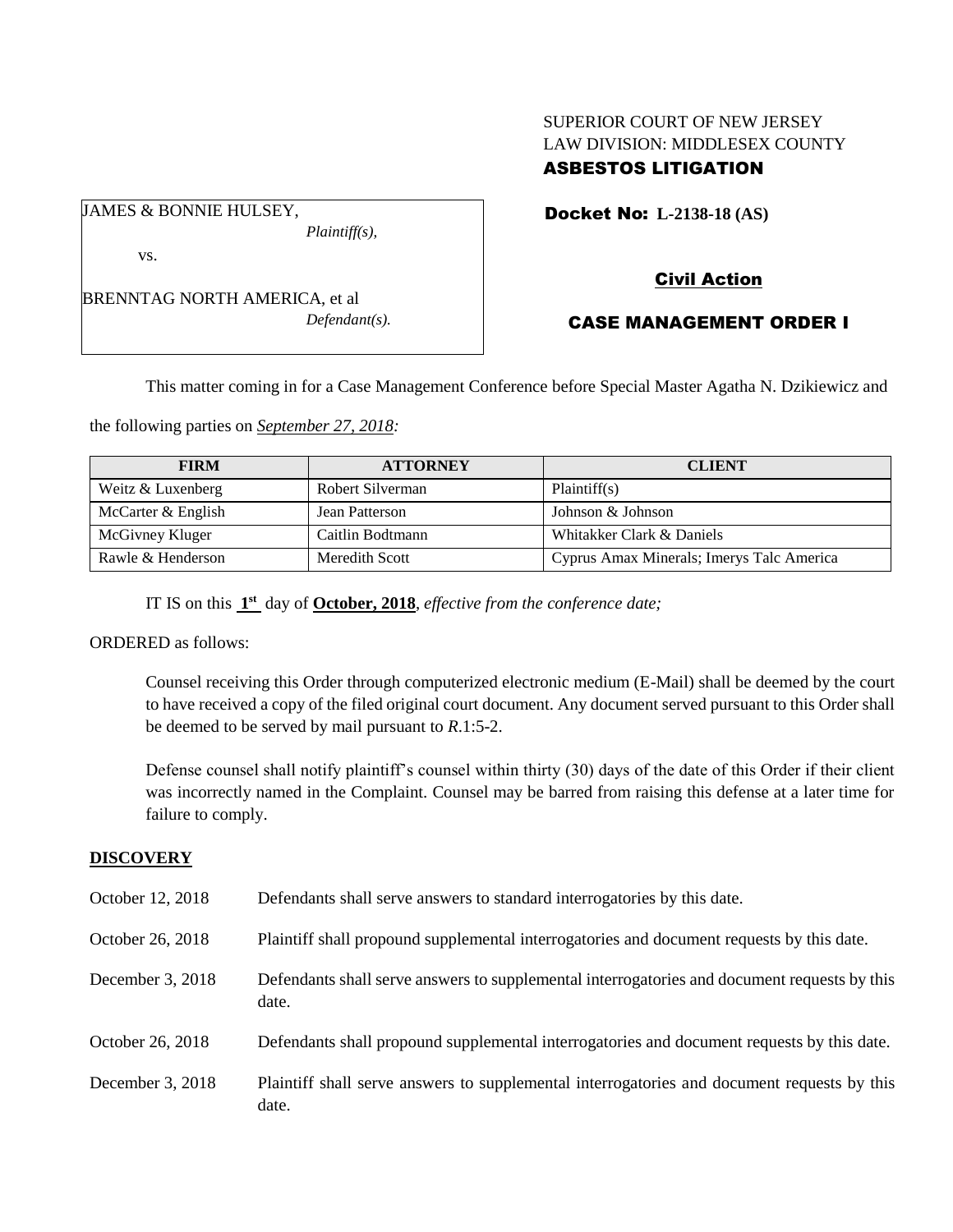- January 31, 2019 Fact discovery, including depositions, shall be completed by this date. Plaintiff's counsel shall contact the Special Master within one week of this deadline if all fact discovery is not completed.
- January 31, 2019 Depositions of corporate representatives shall be completed by this date.

### **EARLY SETTLEMENT**

June 14, 2019 Settlement demands shall be served on all counsel and the Special Master by this date.

#### **SUMMARY JUDGMENT MOTION PRACTICE**

| April 26, 2019 | Plaintiff's counsel shall advise, in writing, of intent not to oppose motions by this date. |
|----------------|---------------------------------------------------------------------------------------------|
| May 10, 2019   | Summary judgment motions shall be filed no later than this date.                            |
| June 7, 2019   | Last return date for summary judgment motions.                                              |

#### **MEDICAL DEFENSE**

- April 29, 2019 Plaintiff shall serve medical expert reports by this date.
- April 29, 2019 Upon request by defense counsel, plaintiff is to arrange for the transfer of pathology specimens and x-rays, if any, by this date.
- July 22, 2019 Defendants shall identify its medical experts and serve medical reports, if any, by this date. In addition, defendants shall notify plaintiff's counsel (as well as all counsel of record) of a joinder in an expert medical defense by this date.

### **LIABILITY EXPERT REPORTS**

- April 29, 2019 Plaintiff shall identify its liability experts and serve liability expert reports or a certified expert statement by this date or waive any opportunity to rely on liability expert testimony.
- July 22, 2019 Defendants shall identify its liability experts and serve liability expert reports, if any, by this date or waive any opportunity to rely on liability expert testimony.

#### **ECONOMIST EXPERT REPORTS**

- April 29, 2019 Plaintiff shall identify its expert economists and serve expert economist report(s), if any, by this date or waive any opportunity to rely on economic expert testimony.
- July 22, 2019 Defendants shall identify its expert economists and serve expert economist report(s), if any, by this date or waive any opportunity to rely on economic expert testimony.

 $\_$  ,  $\_$  ,  $\_$  ,  $\_$  ,  $\_$  ,  $\_$  ,  $\_$  ,  $\_$  ,  $\_$  ,  $\_$  ,  $\_$  ,  $\_$  ,  $\_$  ,  $\_$  ,  $\_$  ,  $\_$  ,  $\_$  ,  $\_$  ,  $\_$  ,  $\_$  ,  $\_$  ,  $\_$  ,  $\_$  ,  $\_$  ,  $\_$  ,  $\_$  ,  $\_$  ,  $\_$  ,  $\_$  ,  $\_$  ,  $\_$  ,  $\_$  ,  $\_$  ,  $\_$  ,  $\_$  ,  $\_$  ,  $\_$  ,